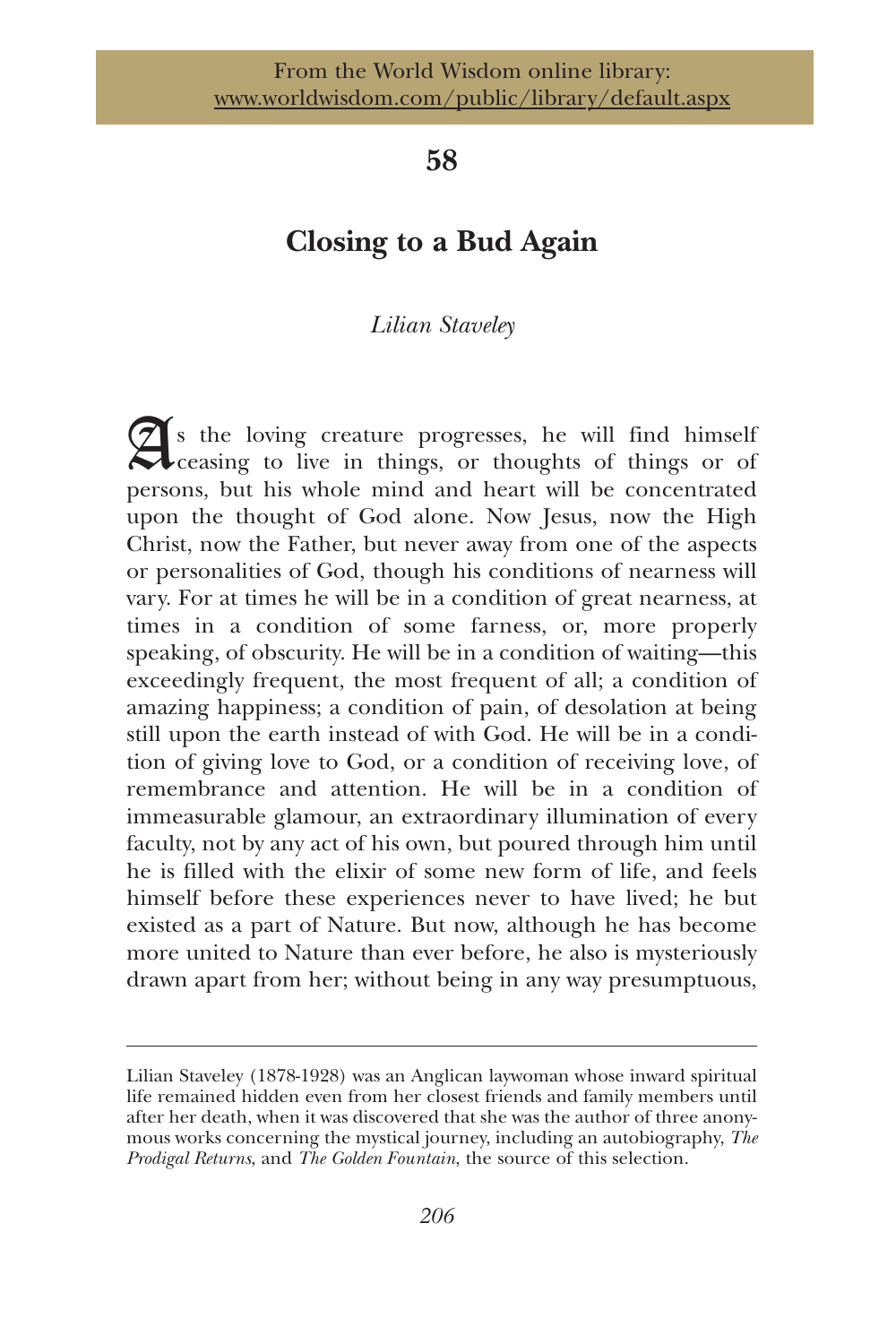#### *Lilian Staveley*

he feels himself to be above her, not by any merits, but by intention of Another. He has become lifted up into the spirit and essence of Nature, and the heavy and more obvious parts of her bind him no more. He is in a condition of freedom; he is frequently in a condition of great splendor, and is wrapped perpetually round about with that most glorious mantle: the consciousness of God.

These are man's right and proper conditions. These are the lovely will of God for us. And too many of us have the will to go contrary to Him. Oh, the tragedy of it! If only the whole world of men and women could be gathered and lifted into this garden of love, persuaded to rise from lesser loves into the bosom of His mighty Love. For the truly loving soul here on earth there are no longer heavens, nor conditions of heavens, nor grades, nor crowns, nor angels, nor archangels, nor saints, nor holy spirits; but, going out and up and on, we reach at last the One, and for unspeakably glorious moments we know Him. This is life: to be in Him, and He in us, and know it.

These beautiful flights of the soul cannot be taken through idleness, though they are taken in what would outwardly appear to be a great stillness. This stillness is but the necessary abstraction from physical activity, even from physical consciousness; but inwardly the spirit is in a great activity, a very ferment of secret work. This is frequently produced by the beautiful in Nature, the spirit involuntarily passing at the sight of beauty into a passionate admiration for the Maker of it. This high, pure emotion, which is also an intense activity of the spirit, would seem so to etherealize the creature that instantly the delicate soul is able to escape her loosened bonds and flies towards her home, filled with ineffable, incomparable delight, praising, singing, and joying in her Lord and God until the body can endure no more, and swiftly she must return to bondage in it. But the most wonderful flights of the soul are made during a high adoring contemplation of God. We are in high contemplation when the heart, mind, and soul, having dropped consciousness of all earthly matters, have been brought to a full concentration upon God—God totally invisible, totally unimaged, and yet focused to a center point by the great power of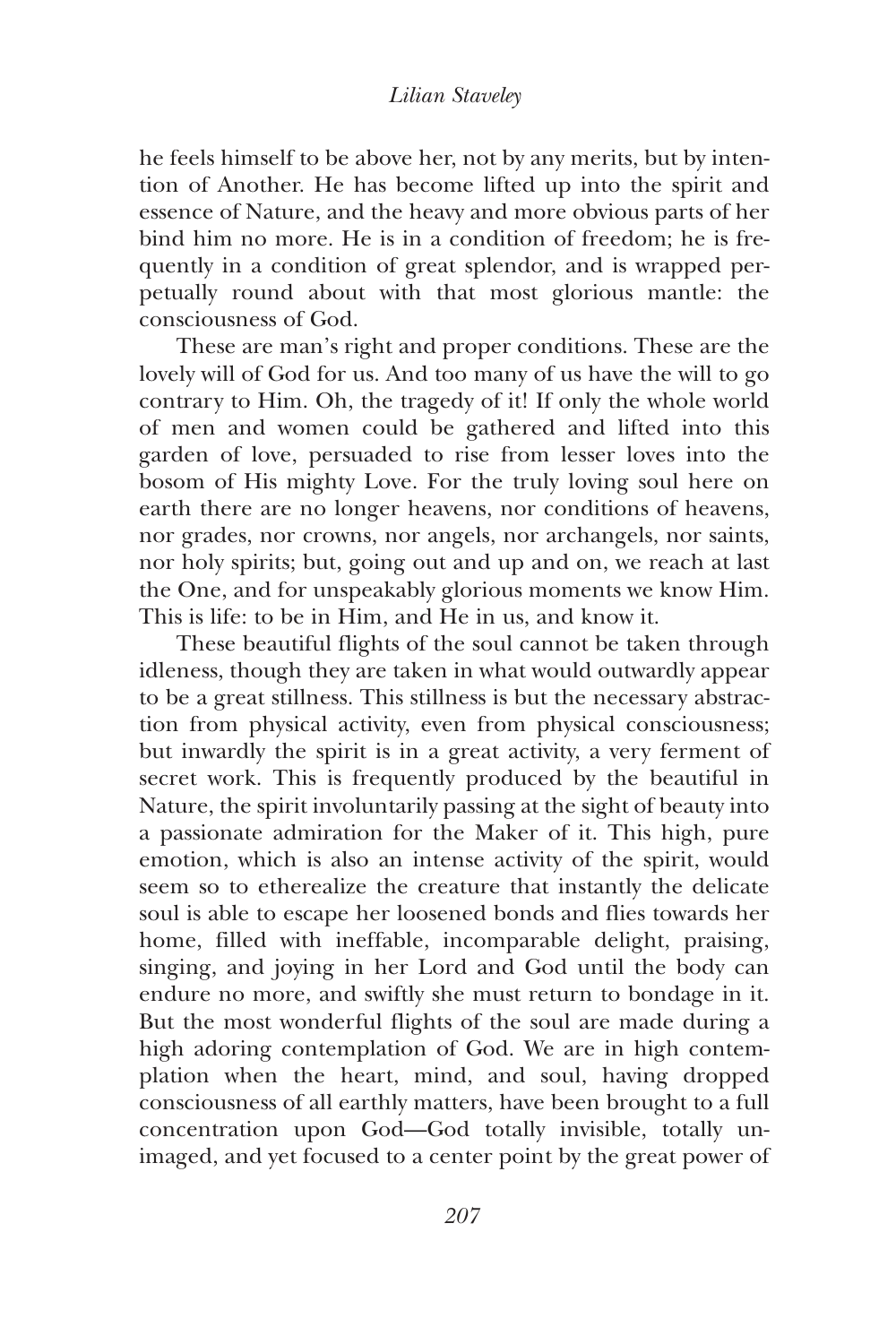#### *Unicity*

love. The soul, while she is able to maintain this most difficult height of contemplation, may be visited by an intensely vivid perception, inward vision, and knowledge of God's attributes or perfections, very brief; and this as a gift*,* for she is not able to will such a felicity to herself, but being given such she is instantly consumed with adoration, and enters ecstasy.

Having achieved these degrees of progress, the heart and mind will say: "Now I may surely repose, for I have attained!" And so we may repose, but not in idleness, which is to say, not without abundance of prayer. For only by prayer is our condition maintained and renewed; but without prayer, by which I mean an incessant inward communion, quickly our condition changes and wears away. No matter to what degree of love we have attained, we need to pray for more; without persistent but short prayer for faith and love, we might fall back into strange woeful periods of cold obscurity. To the accomplished lover, great and wonderful is prayer; the more completely the mind and heart are lifted up in it, the slower the wording. The greater the prayer, the shorter in words, though the longer the saying of it, for each syllable needs to be held up upon the soul before God, slowly and, as it were, in a casket of fire, and with marvelous joy. And there are prayers without words, and others without even thoughts, in which the soul in a great stillness passes up like an incense to the Most High. This is very pure, great love; wonderful, high bliss.

The mode of entrance into active contemplation I would try to convey in this way. The body must be placed either sitting or kneeling, and supported, or flat on the back as though dead. Now the mind must commence to fold itself, closing forwards as an open rose might close her petals to a bud again, for every thought and image must be laid away and nothing left but a great forward-moving intention of love. Out glides the mind all smooth and swift, and plunges deep, then takes an upward curve, and up and on till willingly it faints, the creature dies, and consciousness is taken over by the soul, which, quickly coming to the trysting place, spreads herself, and there awaits the revelations of her God. To my feeling this final complete passing over of consciousness from the mind to the soul is by act and will of